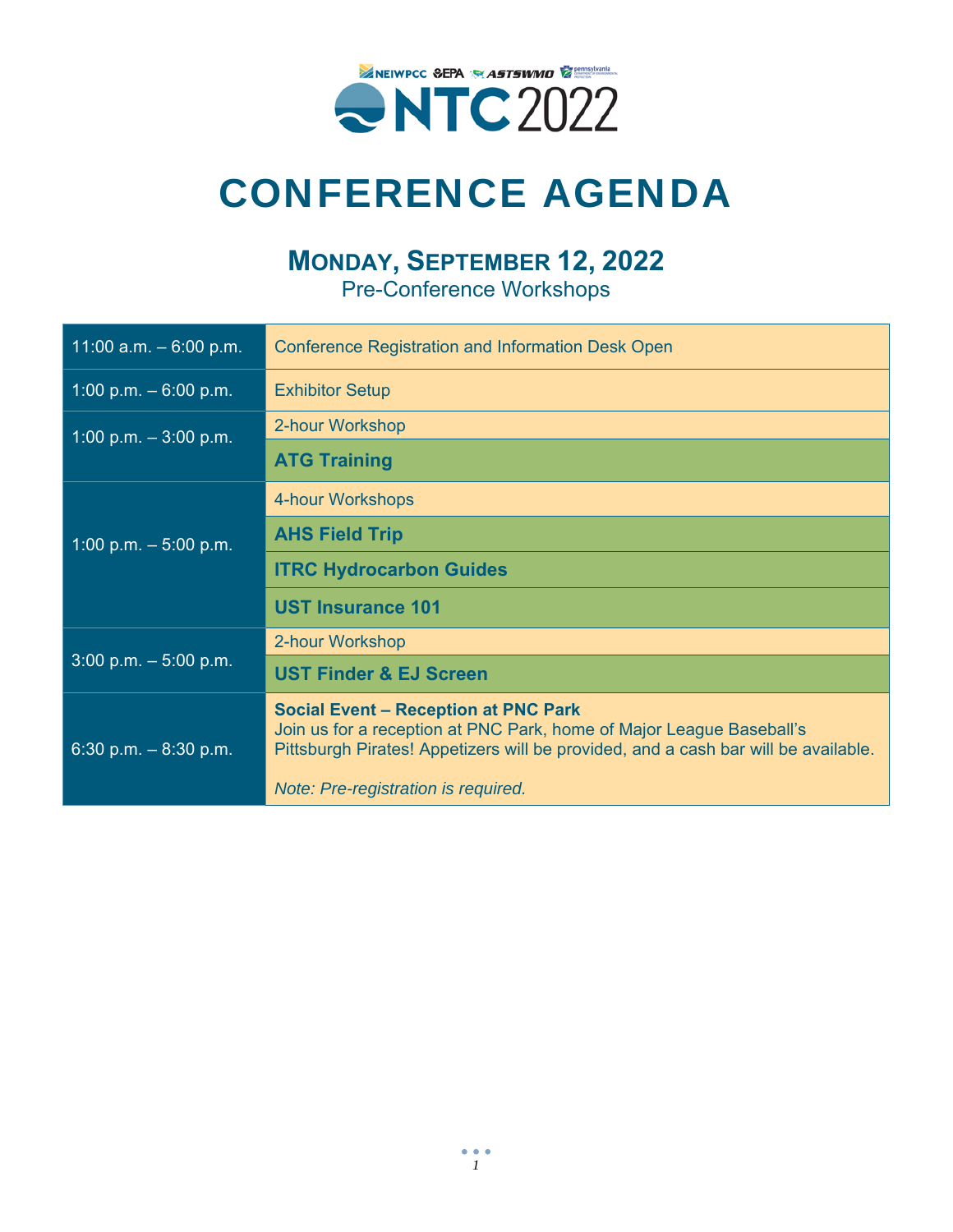

#### **TUESDAY, SEPTEMBER 13, 2022**

| $7:00$ a.m. $-$<br>5:00 p.m.   | <b>Conference Registration and Information Desk Open</b>                       |                                                   |                                                                                             |                                                                                  |  |
|--------------------------------|--------------------------------------------------------------------------------|---------------------------------------------------|---------------------------------------------------------------------------------------------|----------------------------------------------------------------------------------|--|
| $8:30$ a.m. $-$<br>$9:30$ a.m. | <b>Welcome &amp; Opening Session (EJ)</b>                                      |                                                   |                                                                                             |                                                                                  |  |
| $9:30$ a.m. $-$<br>10:00 a.m.  | <b>Break</b><br><b>Exhibit Hall</b>                                            |                                                   |                                                                                             |                                                                                  |  |
| $10:00$ a.m. $-$<br>11:30 a.m. | <b>Testing</b><br>(Non-Regulatory)                                             | <b>Site Assessment I:</b><br><b>Bedrock Sites</b> | <b>Emerging Trends</b><br><b>Impacting UST</b><br><b>Programs</b><br><b>Regulators-Only</b> | <b>Natural Responses,</b><br>E-Response,<br><b>Communications</b>                |  |
| $11:30$ a.m. $-$<br>1:00 p.m.  | <b>Lunch</b> (on your own)                                                     |                                                   |                                                                                             |                                                                                  |  |
| 1:00 p.m. $-$<br>2:30 p.m.     | <b>Sump Testing and</b><br><b>Repair</b>                                       | <b>Site Assessment II:</b><br><b>HRSC</b>         | <b>Cost Controls</b>                                                                        | <b>Brownfields,</b><br><b>Abandoned Tanks</b>                                    |  |
| $2:30$ p.m. $-$<br>3:30 p.m.   | <b>Break</b><br><b>Exhibit Hall and Poster Area</b>                            |                                                   |                                                                                             |                                                                                  |  |
| $3:30$ p.m. $-$<br>5:00 p.m.   | <b>Inspections</b>                                                             | <b>Treatment Trains</b>                           | <b>State Fund</b><br><b>Soundness</b>                                                       | <b>Risk</b><br><b>Communication &amp;</b><br><b>Community</b><br><b>Outreach</b> |  |
| $5:00 p.m. -$<br>7:00 p.m.     | <b>Welcome Reception and Exposition</b><br><b>Exhibit Hall and Poster Area</b> |                                                   |                                                                                             |                                                                                  |  |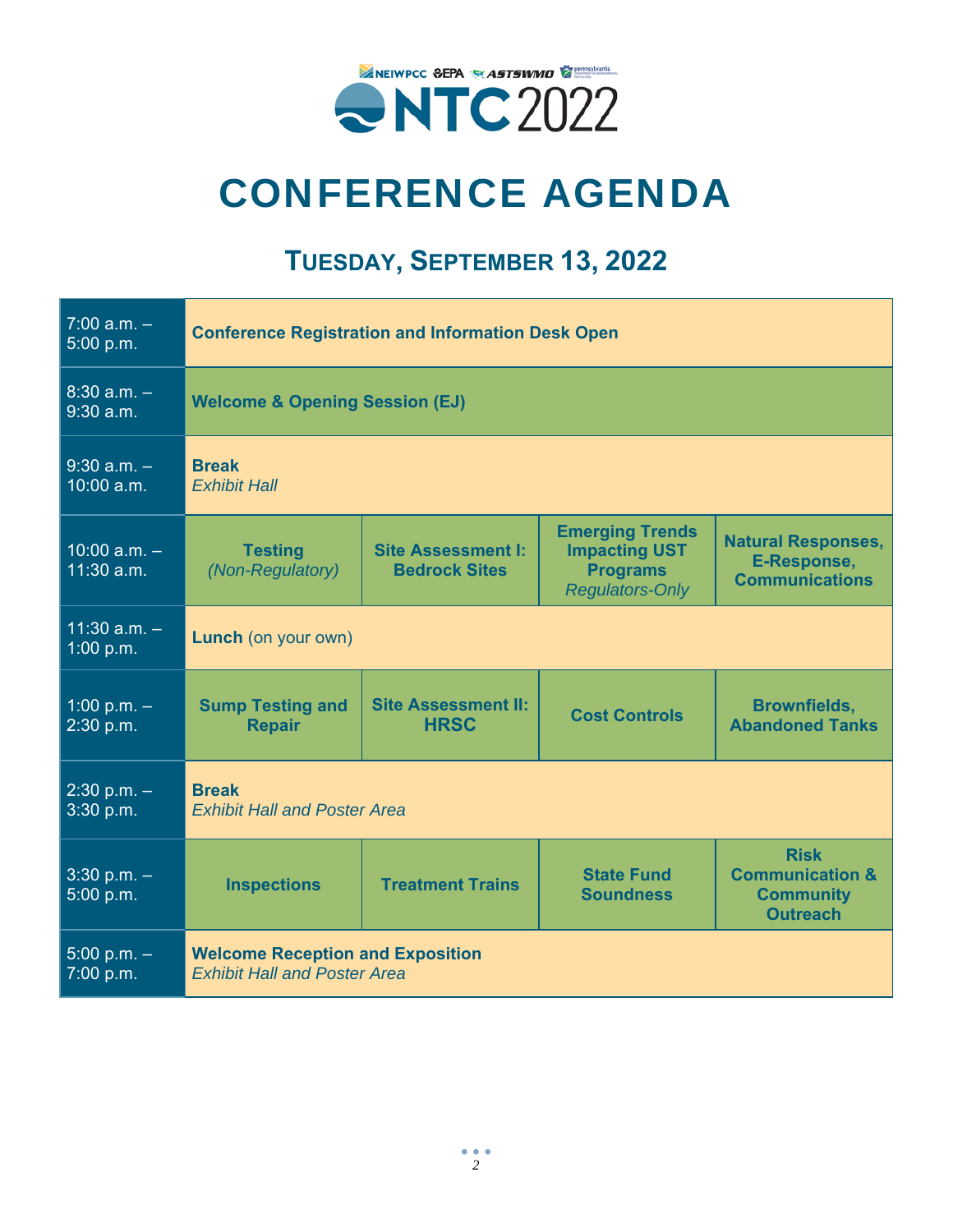

#### **WEDNESDAY, SEPTEMBER 14, 2022**

| $7:00 a.m. -$<br>5:00 p.m.       | <b>Conference Registration and Information Desk Open</b> |                                        |                      |                                                                               |  |
|----------------------------------|----------------------------------------------------------|----------------------------------------|----------------------|-------------------------------------------------------------------------------|--|
| $8:00 a.m. -$<br>5:00 p.m.       | <b>Exhibit Hall and Poster Area Open</b>                 |                                        |                      |                                                                               |  |
| $8:00 a.m. -$<br>$9:30$ a.m.     | <b>Emergency</b><br><b>Generators</b>                    | <b>NSZD/Technical</b>                  | <b>Insurance 101</b> | <b>UST Contractor</b><br><b>Compliance &amp;</b><br><b>Enforcement</b>        |  |
| $9:30$ a.m. $-$<br>$10:00$ a.m.  | <b>Break</b><br><b>Exhibit Hall and Poster Area</b>      |                                        |                      |                                                                               |  |
| $10:00$ a.m. $-$<br>$11:30$ a.m. | <b>UST Compliance</b><br><b>Technology</b><br>(Pinball)  | <b>Low Threat</b><br><b>Closures</b>   | <b>Aging Tanks</b>   | <b>Supply Chain</b><br><b>Challenges</b>                                      |  |
| $11:30$ a.m. $-$<br>1:30pm       | <b>Lunch</b> (on your own)                               |                                        |                      |                                                                               |  |
| 1:30 p.m. $-$<br>3:00 p.m.       | <b>UST Removal</b>                                       | <b>Reducing LUST</b><br><b>Backlog</b> | <b>Fraud Abuse</b>   | <b>New Staff</b><br>Training,<br><b>Onboarding, &amp;</b><br><b>Retention</b> |  |
| $3:00 p.m. -$<br>3:30 p.m.       | <b>Break</b><br><b>Exhibit Hall and Poster Area</b>      |                                        |                      |                                                                               |  |
| $3:30$ p.m. $-$<br>5:00 p.m.     | <b>Enforcement</b><br><b>Roundtable</b>                  | <b>Activated Carbon</b><br>(Pinball)   | <b>Engagement</b>    | <b>Hydrant and</b><br><b>SPCC</b>                                             |  |